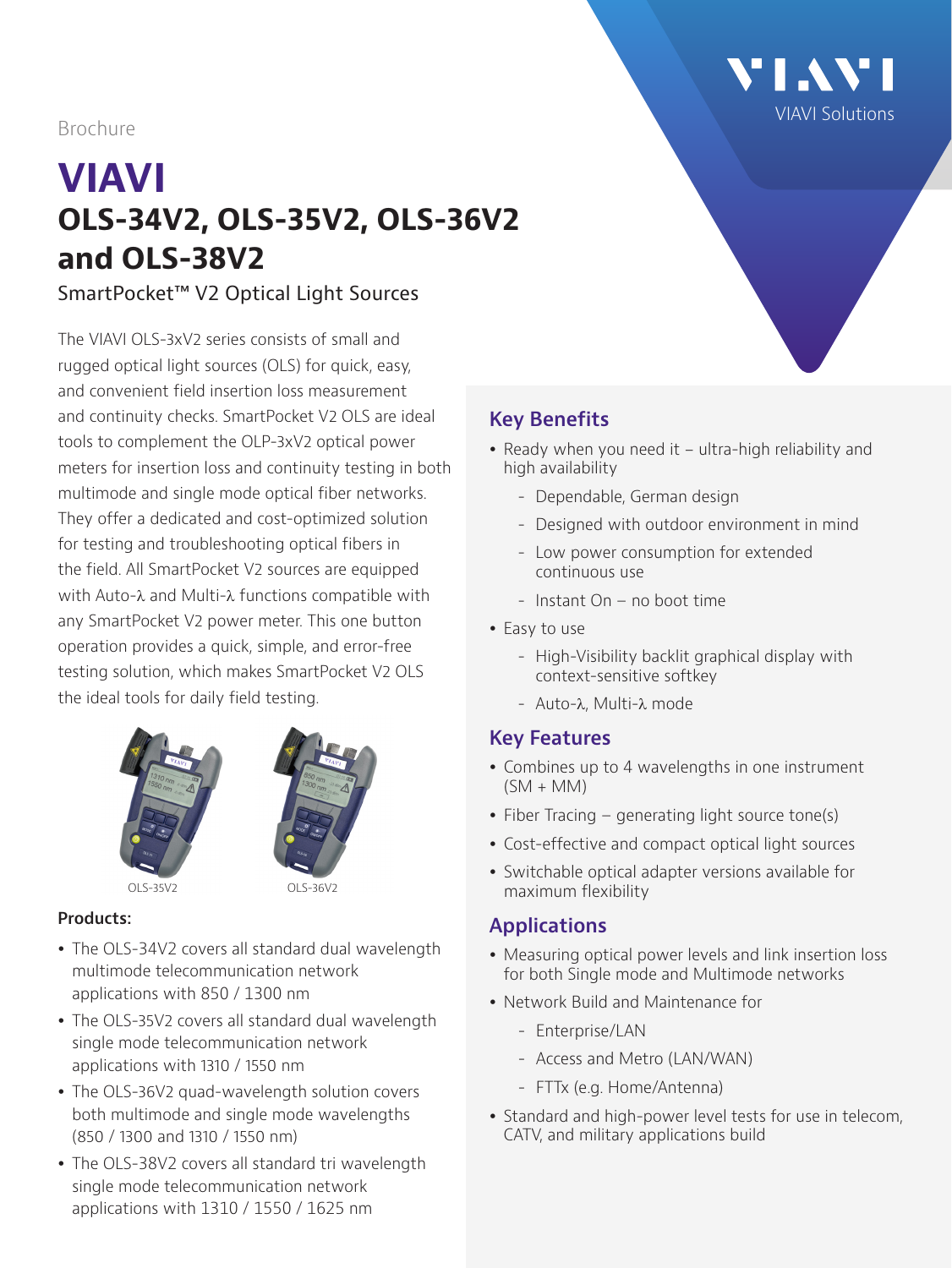

## **Instant On – Easy to use - Good to go in no time**

Instant on means SmartPocket V2 is ready as soon as you are, no waiting for an instrument to boot up, it's there the instant you need it. A high visibility back-lit display makes SmartPocket V2 usable in all lighting conditions indoors and outdoors.

#### **Auto-**λ**, Multi-**λ **Mode**

When SmartPocket V2 OLS are used in combination with SmartPocket V2 optical power meters (OLP-3xV2), the new super-fast Auto-λ mode reduces the time to measure up to 3 wavelengths on the same fiber to less than a second. Delivering lightning-fast, error free, multi-λ loss testing saves time when testing and becomes critical to getting jobs finished and links delivered on time especially when working in high fiber-count environments.



#### **Robust and ready for field use**

The SmartPocket V2 robust design with integrated rubber 'bumpers' make it ready for use in the real world and able to survive the odd bump or knock while the recessed test port and test port cap protects the connector from accidental damage.